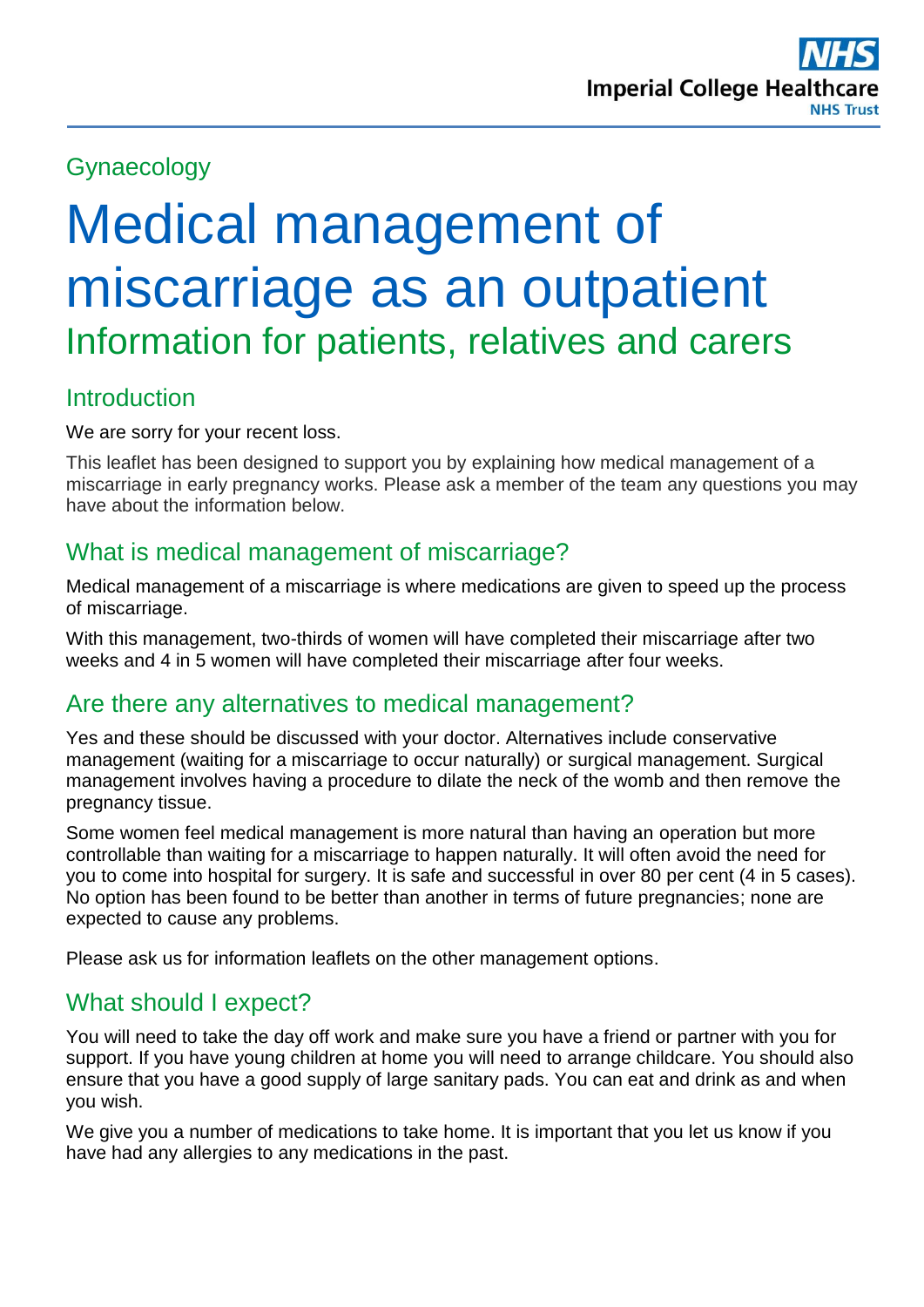**Misoprostol:** You will be asked to insert four tablets (each tablet contains 200 micrograms of misoprostol, so this is a total of 800 micrograms) as high as possible into the vagina. We usually suggest you do this after breakfast so you start the process when you should be able to reach us easily if you have problems. This tablet causes the neck of the womb to soften and the uterus to contract. If you are uncomfortable inserting these yourself, we can arrange for you to come to the unit to have them inserted (and then go straight home afterwards).

**Diclofenac:** We give you a suppository of diclofenac for pain relief. We advise you insert this into the back passage (bottom) half an hour before taking the misoprostol, so that it has plenty of time to start working. This is a stronger medication like ibuprofen and therefore it is important that you do not take any additional ibuprofen (called Nurofen®) with this.

**Co-dydramol:** This is a strong painkiller. It contains paracetamol and dihydrocodeine. You can take 1 to 2 tablets every 4 to 6 hours. As it contains paracetamol, you should not take any additional paracetamol with this.

Usually, you will start bleeding and have pains like menstrual cramps 2 to 4 hours after taking the misoprostol tablets. The discomfort varies in intensity; for some women it is quite mild while for others it is very painful, especially at the time when the bulk of the pregnancy tissue is passed. The painkillers will help with this.

Usually, you will not pass anything that is recognisable as a pregnancy. You can use the toilet in the same way you would during a heavy or painful period. You may pass a small sac of fluid (the pregnancy sac). Many women will feel comfortable flushing this down the toilet (and will do this automatically). Others may prefer to dispose of the pregnancy tissue in a different way and we can discuss the options with you.

It is difficult to say exactly when the pain and bleeding will settle. The heaviest bleeding rarely lasts for more than a few hours. Lighter bleeding often continues for up to 2 weeks. If the bleeding becomes too heavy or the pain too severe for you to manage at home, then you will need to come into A&E. You can call us for advice if you're unsure.

Misoprostol may also cause you to feel sick or to have diarrhoea. Some women will experience a short period of feeling hot and shivery.

## How much bleeding or pain is too much?

At the point at which you pass the pregnancy tissue, you will experience heavy bleeding and pass some clots. This should be over pretty quickly. If you find you are continuing to change your pads more than once every 30 minutes for more than an hour, or are finding the bleeding so heavy it's barely worth getting up off the toilet, it's a sign that you need to come into hospital. If you start to feel very weak and light-headed, this may also be a sign that you have lost too much blood.

You should also come in if you are struggling to cope with the pain despite the painkillers that we have given you.

## What happens if I don't start to bleed?

Sometimes the pain and bleeding take longer to start. If you haven't started bleeding within 24 hours we recommend you call the department and we'll discuss what to do next. In this situation, we do not usually recommend repeating the process as it is unlikely to work.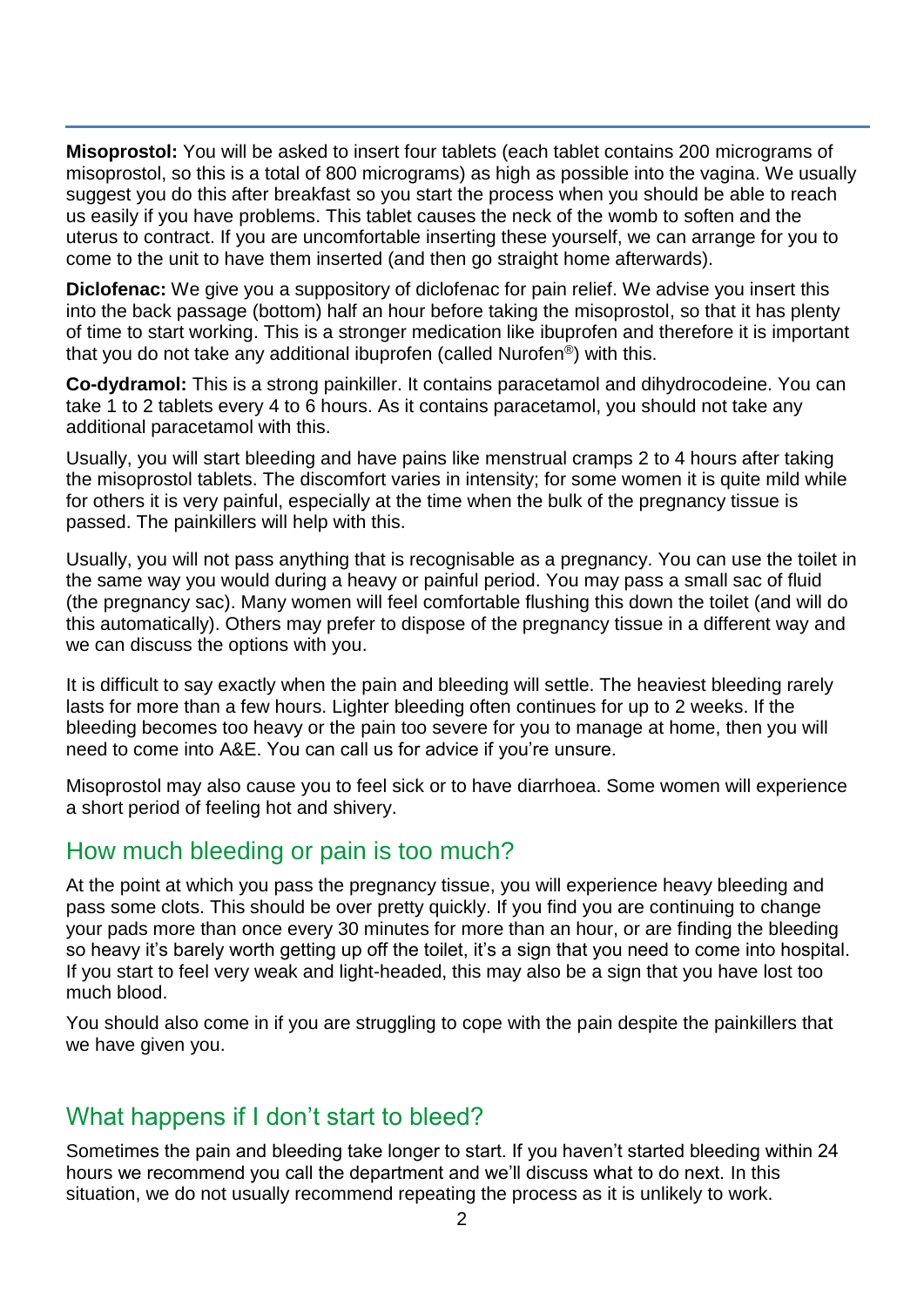Sometimes it is reasonable to leave it a little longer. If nothing has happened after a week, as is the case in up to 2 in 10 women, we would usually recommend surgical management.

# What happens afterwards?

We ask you to avoid tampons, having sex and going swimming until the bleeding has stopped because of the risk of infection.

We will make you an appointment to repeat an ultrasound 2 weeks after you take the tablets. If there is a small amount of tissue left, we will arrange a repeat scan in a further 2 weeks' time. Generally, if the miscarriage is not complete after 4 weeks, you will be offered surgical management (please see the *surgical management of miscarriage* leaflet). Alternatively, we can wait and scan you in another fortnight.

We ask you to do a home pregnancy test 3 weeks after your miscarriage. This is to make sure that the pregnancy hormone level is normal in order to rule out a rare condition known as a 'molar pregnancy' where unhealthy pregnancy tissue may persist and release hormones. You need to let us know if the test is positive.

We do not generally offer any tests to look for a cause of miscarriage unless you have experienced three consecutive losses. If you bring tissue that you have passed to hospital, we will generally offer to send it to the mortuary and discuss your wishes for what happens to the tissue afterwards. We will usually suggest that a small amount of tissue is looked at under the microscope (again to exclude a molar pregnancy). It is important to realise that this does not tell us the reason why you miscarried.

## What are the disadvantages and risks of medical management of miscarriage?

Some women find the process painful and frightening and do not want to deal with this at home. Some people do not feel comfortable seeing and dealing with the pregnancy tissue that is passed. Bleeding and abdominal pain will usually continue for longer and be more unpredictable than with surgical management.

We hope that by providing you with this information and discussing the process with you in detail, we can help relieve your anxieties. If you do not feel comfortable with the process, you should consider the other options.

There are risks involved in all management options but risks related to medical management of miscarriage are as follows:

#### **Infection**

This affects approximately 2 in 100 women. Signs include:

- raised temperature
- flu-like symptoms
- foul-smelling discharge
- worsening abdominal pain
- bleeding that gets heavier rather than lighter

You need to let us know as soon as possible if you experience any of these symptoms.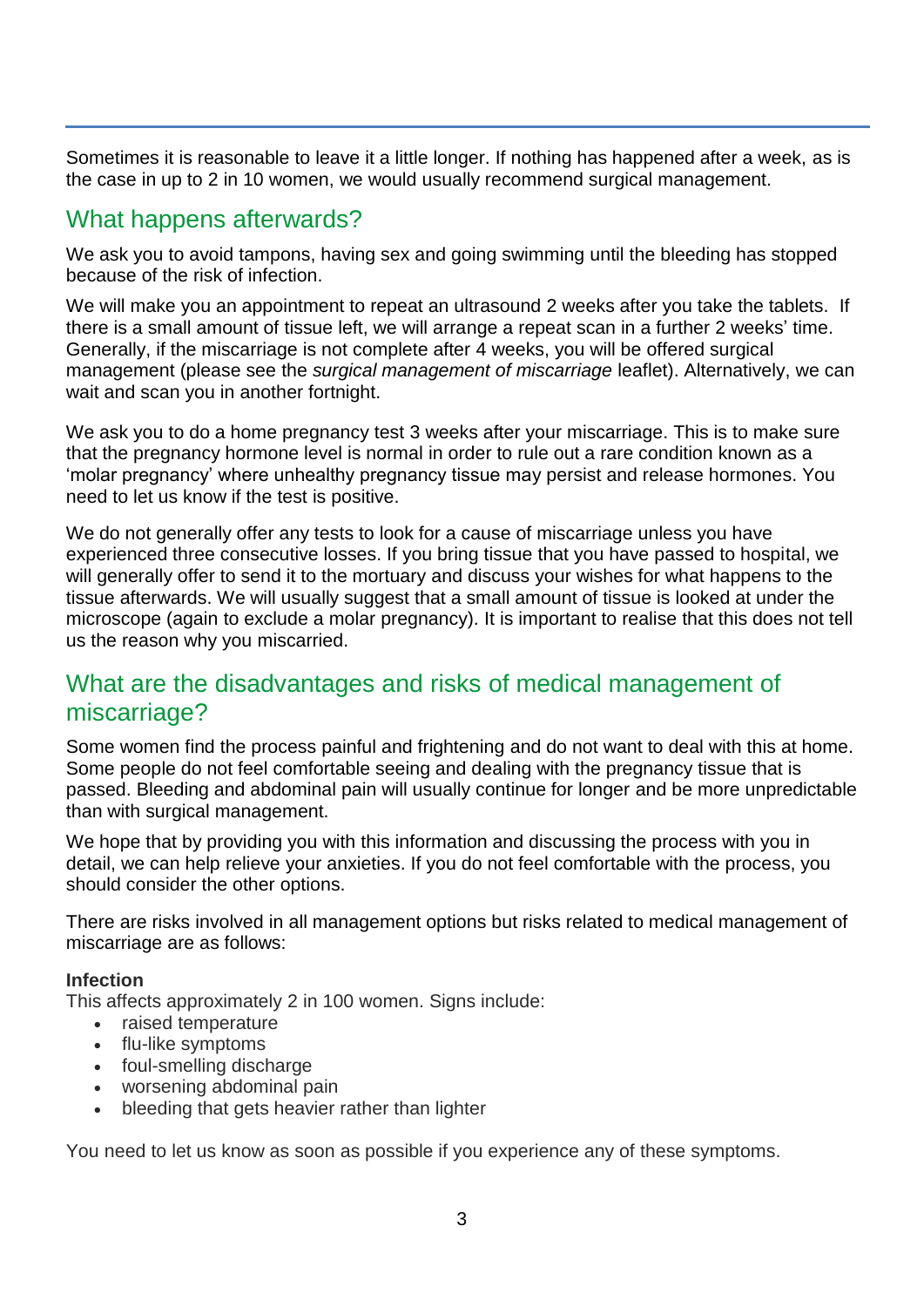Treatment of infection is with antibiotics. In some cases you may need an operation to remove any remaining tissue (a surgical management of miscarriage).

The risk of infection is the same whether you choose expectant management or active management (surgical or medical).

#### **Extremely heavy bleeding**

About 1 in 100 women have bleeding heavy enough to need a blood transfusion and some women will need emergency surgical management. In some cases, pregnancy tissue gets stuck in the neck of the womb. This can be painful and distressing and the products may need to be removed during a vaginal examination.

#### **Failure of medical management**

The main risk is that the treatment does not work; 1 in 5 women will end up having surgical management, despite planning for medical management at the outset. This may be because you are bleeding heavily (as above) or because the medicine does not start the process of a miscarriage, or because the process has started but some pregnancy tissue has remained inside the womb.

### When will things get back to normal?

You can return to work as soon as you feel ready and able to. The time this takes will vary from woman to woman. You can self-certify any absence from work for up to 7 days. After this you should speak to your GP if you need a sick note.

Most women will have another period in approximately 6 weeks. It might be slightly heavier than usual. If you tend to have a slightly irregular or long cycle, then it may take a little longer for your periods to return. If your period does not return you might be pregnant again, so perform a pregnancy test. If this is the case you should see your GP for further advice.

You can start trying for a pregnancy as soon as you feel ready to. We advise waiting until after your next normal period, in part so that we can better estimate the likely date of conception and time scans better. If you are planning to try for another pregnancy we suggest you continue taking folic acid (400 mcg once each day).

Following a miscarriage, you are likely to feel sad. Sometimes these feelings make it difficult to do the things you would normally do and continue for longer than you (and those close to you) expect it to. Your partner may also find things difficult to deal with emotionally. You may find the support groups at the end of this leaflet helpful. You may also want to speak to your GP. They may be able to arrange counselling for you and your partner.

## Who can I contact for further information?

The gynaecology emergency room (GER) at St Mary's Hospital: 020 3312 2185 (09.00-17.00, Monday to Friday).

The early pregnancy assessment unit (EPAU) at Queen Charlotte's & Chelsea Hospital: 020 3313 5131 (09.00-16.30, Monday to Friday).

Out of hours, you should go to the A&E department at St Mary's Hospital for assessment.